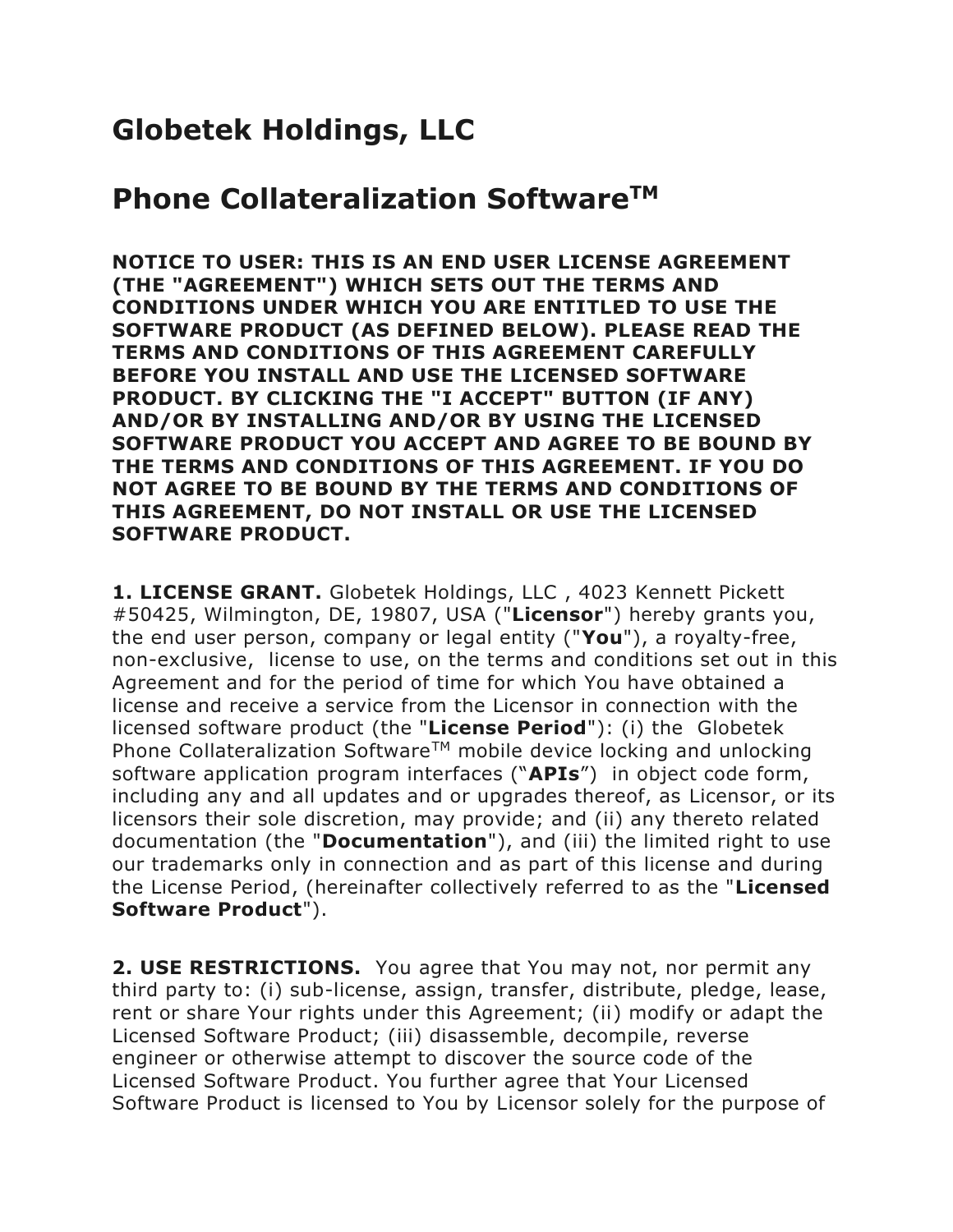having Licensor providing services to You and such license is contingent upon Your continued use of the services ("**Services**").

**3. PROPRIETARY RIGHTS.** You acknowledge and agree that Licensor shall retain on behalf of itself and its licensors all rights, title and interest to the Licensed Software Product, including but not limited to any and all copyrights, patents, trademarks, trade secrets and any and all other intellectual property rights, and You acquire no rights of whatever nature to any intellectual property rights or other rights in the Licensed Software Product or the Services, except for the limited license right expressly set out in Section 1 above.

**4. FEEDBACK.** You hereby agree and acknowledge that any ideas, suggestions and other feedback that You may provide relating to the Licensed Software Product ("**Feedback**"), may be used by Licensor and its licensors to improve and/or enhance the functionality of the Licensed Software Product and/or any other Licensor products and accordingly that it becomes disclosed as part of the Third Party Software License and You hereby grant Licensor and its Third Party Software licensors, a nonexclusive, royalty-free, perpetual, irrevocable, worldwide right and license to use, reproduce, disclose, sub-license (without restrictions), distribute, modify, create derivative works of, and or otherwise exploit any such Feedback without any limitations whatsoever.

**5. NO WARRANTY.** This Agreement grants a use license in respect of a Licensed Software Products on a royalty-free basis. Therefore, Licensor does not warrant the Licensed Software Product, nor the Services provided in connection therewith. If applicable mandatory law where You reside nevertheless stipulates a warranty period, then, in respect of such mandatory warranty period, You hereby agree that Your sole remedy and Licensor's exclusive liability for defects in the Licensed Software Product or the Services will be to, in Licensor's sole discretion replace or correct the Licensed Software Product or continue to provide the Service, if economically reasonable to do to do, as determined by the Licensor, in its discretion.

**6. NO SUPPORT SERVICES.** Licensor will not provide You with any support services regarding the Licensed Software Product or the Services provided to You in connection with the Licensed Software Product.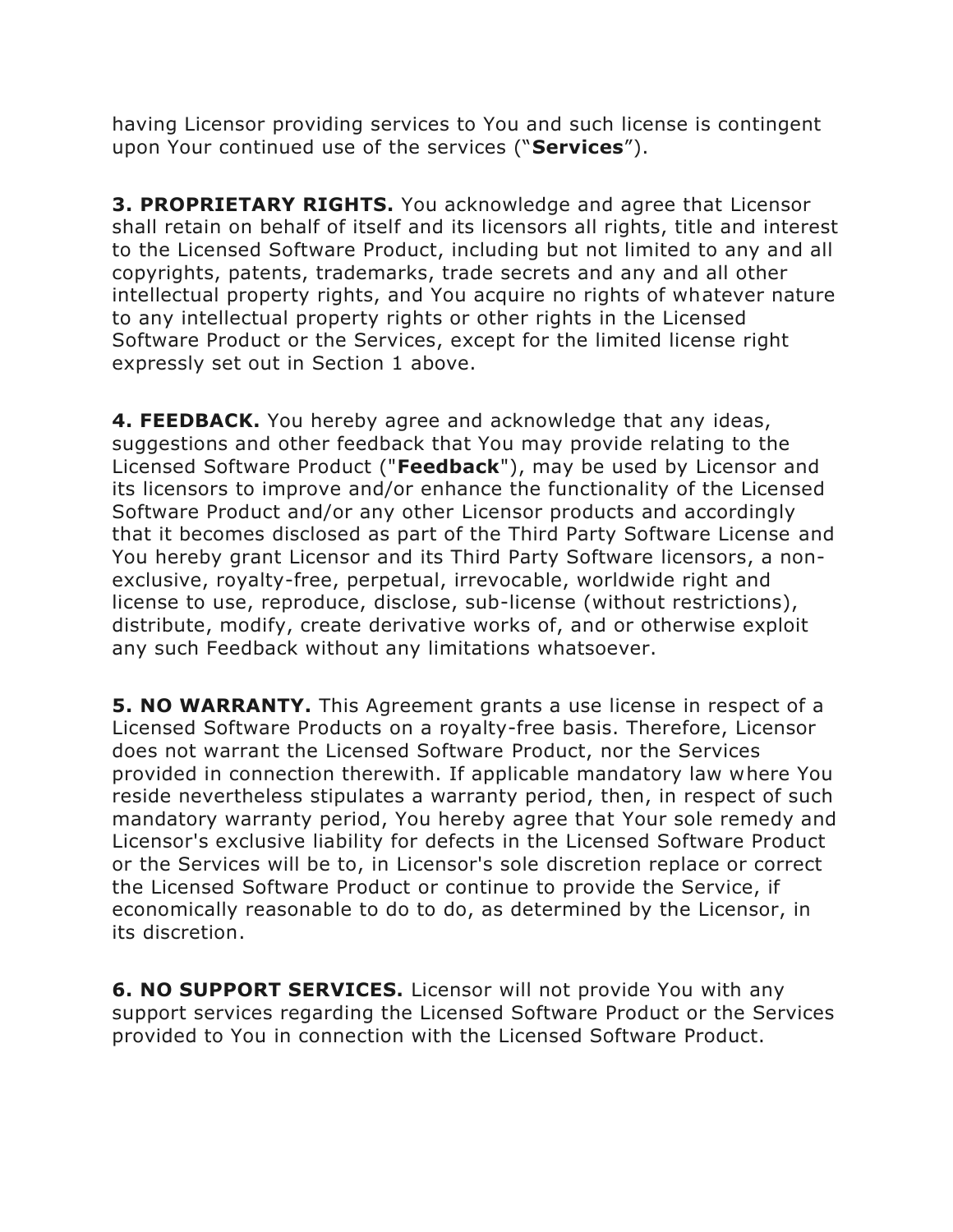**7. INSTALLATION STATISTICS AND AUTOMATIC UPDATES.** You hereby acknowledge and agree that upon installation of the Licensed Software Product, the Licensed Software Product will automatically collect certain information from Your device for pure statistical purposes including, but not limited to, whether the Licensed Software Product has been installed, the make and model of your mobile device, which operating system and browser You are using, where the device is located, your device number, the types of applications on your device, information about SMA use, the state of your device battery and metadata about photos and contact lists on your device (however, no photos are collected and your contact list is not collected by us). You further, acknowledge and agree that the Licensed Software Product is configured to automatically upload to Your mobile device, from servers we use ("**Automatic Update**"): (i) updates as a result of error corrections or enhanced functionality of the Licensed Software Product ("**Software Files Updates**"); and (ii) information updates, which may include license specific information, information which our partners, which are your goods and services providers, about the status of your account balance with them from time to time, and any other information relevant to you in connection with either the Licensed Software Product or related to your relationship with our partners; ("**Information Updates**"). Further, you acknowledge and agree that the Licensed Software Product is configured to automatically send to Licensor's servers, license specific information relating to the Licensed Software Product from Your computer, whenever an Automatic Download of Software is made. We do not collect any personally identifiable information (information that can alone, or together with other date in our possession, identify an individual user) as part of Automatic Updates. Any information we collect is handled by us according to our [Privacy Policy,](https://www.adaware.com/privacy-policy) which is hereby incorporated by reference.

**8. DISCLAIMER.** TO THE MAXIMUM EXTENT PERMITTED BY APPLICABLE MANDATORY LAW, THE LICENSED SOFTWARE PRODUCT AND THE SERVICE ARE PROVIDED "AS IS" AND LICENSOR AND ITS LICENSORS MAKES NO REPRESENTATIONS OR WARRANTIES WHATSOEVER WITH RESPECT TO THE LICENSED SOFTWARE PRODUCT OR THE SERVICE WHETHER EXPRESS OR IMPLIED, INCLUDING BUT NOT LIMITED TO, IMPLIED WARRANTIES OF MERCHANTABILITY AND FITNESS FOR A PARTICULAR PURPOSE, TITLE AND NON-INFRINGEMENT OF THIRD PARTIES' INTELLECTUAL PROPERTY RIGHTS. WITHOUT LIMITING THE GENERALITY OF THE FOREGOING, LICENSOR AND ITS LICENSORS MAKES NO REPRESENTATION OR WARRANTY THAT: (i) THE OPERATION OF THE LICENSED SOFTWARE PRODUCT, OR THE SERVICE, WILL BE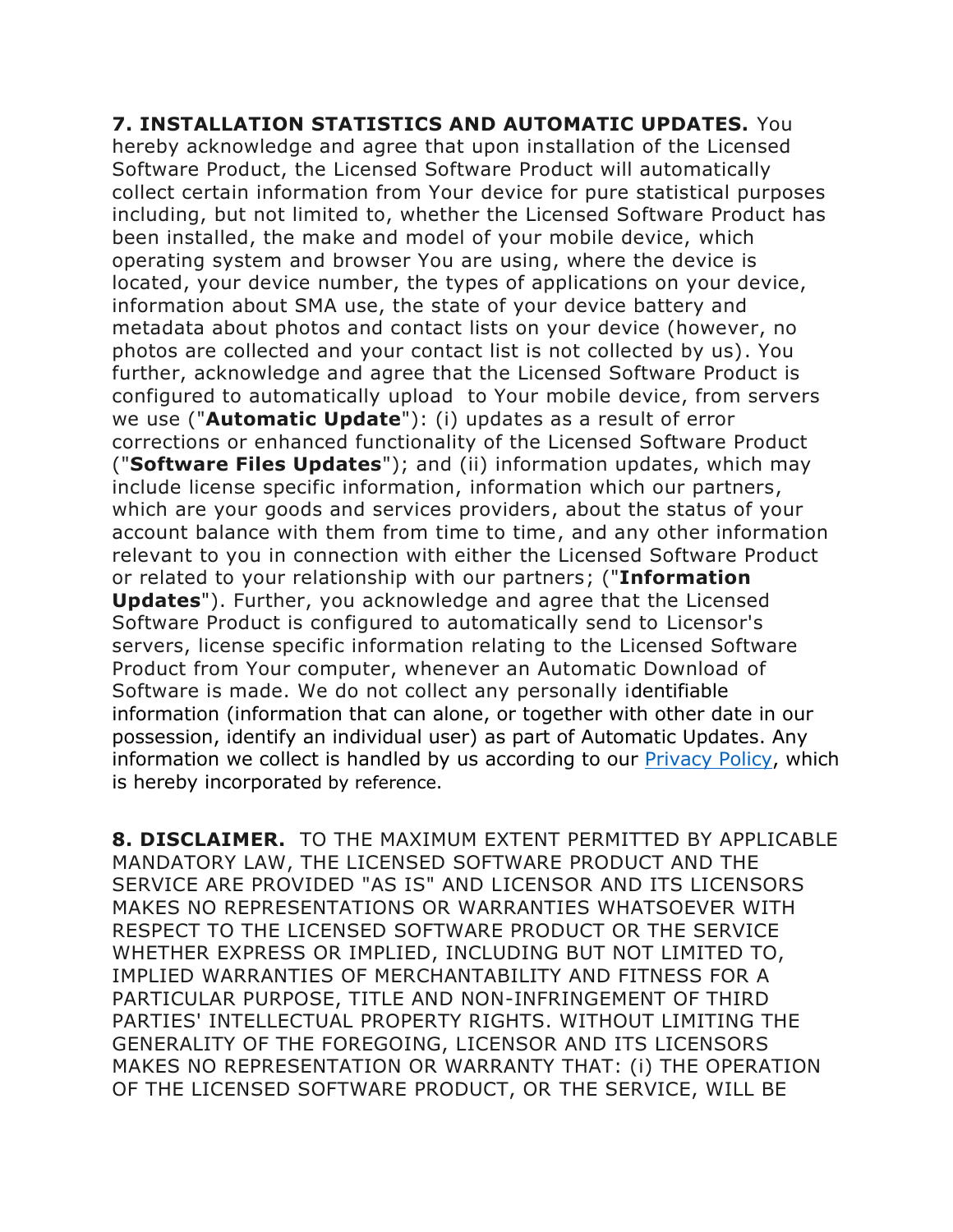ERROR-FREE AND UNINTERRUPTED; OR (ii) ALL ERRORS OR DEFECTS IN THE LICENSED SOFTWARE PRODUCT WILL BE CORRECTED. IF YOU ARE SUBJECT TO A JURSIDICTION IN WHICH ANY OF THE ABOVE DISCLAIMERS ARE NOT VALID, YOU AGREE TO BE BOUND BY THE SAME TO THE MAXIMUM EXTENT PERMITTED BY SUCH LAW OR REGULATION.

**9. LIMITATION OF LIABILITY.** TO THE MAXIMUM EXTENT PERMITTED BY APPLICABLE MANDATORY LAW, IN NO EVENT SHALL LICENSOR, OR ITS LICENSORS, BE LIABLE TO YOU OR ANY THIRD PARTY: (I) FOR INCIDENTAL, INDIRECT, SPECIAL, EXEMPLARY OR CONSEQUENTIAL DAMAGES; NOR; (II) FOR DAMAGE TO PROPERTY, LOSS OR CORRUPTION OF DATA, LOSS OF USE, LOSS OF PRODUCTION, LOST PROFITS, SAVINGS OR REVENUES OF ANY KIND (WHETHER DIRECT, INDIRECT OR CONSEQUENTIAL), NO MATTER WHAT THEORY OF LIABILITY EVEN IF LICENSOR HAS BEEN ADVISED OF THE POSSIBILITY OF SUCH DAMAGES AND LICENSOR'S LIABILITY HEREUNDER SHALL NOT, IN AGGREGATE, EXCEED FIFTY UNITED STATES OF AMERICA DOLLARS (US\$50.00). IF YOU ARE SUBJECT TO A JURISDICTION IN WHICH THE ABOVE LIMITATION OF LIABILITY OR ANY PART THEREOF IS NOT VALID, YOU AGREE TO BE BOUND BY THE SAME TO THE MAXIMUM EXTENT PERMITTED BY SUCH LAW OR REGULATION.

**10. TERM AND TERMINATION.** This Agreement will enter into force upon Your acceptance of this End User License Agreement, however in no event later than upon installation of the Licensed Software Product and will, unless prematurely terminated as set out herein, remain in force for the License Period. Licensor is entitled to, at its sole discretion, prematurely terminate this Agreement with immediate effect or suspend the provision of the Licensed Software Product and any Updates, upon notice to You (if possible), if You are in breach of any terms and conditions of this Agreement. You may terminate this Agreement at any time upon written notice to Licensor. Upon expiration or termination of this Agreement, You shall immediately: (i) cease the use of the Licensed Software Product; and (ii) immediately cease using our trade-marks.

**11. PRIVACY POLICY.** By entering into this Agreement with Licensor, You acknowledge and agree that the privacy policy of Licensor, as updated from time to time and accessible on the Licensor's website www.globetek.com/privacy is applicable to You.

**13. CONSUMER PROTECTION.** To the extent any applicable mandatory consumer legislation so requires, certain terms and conditions of this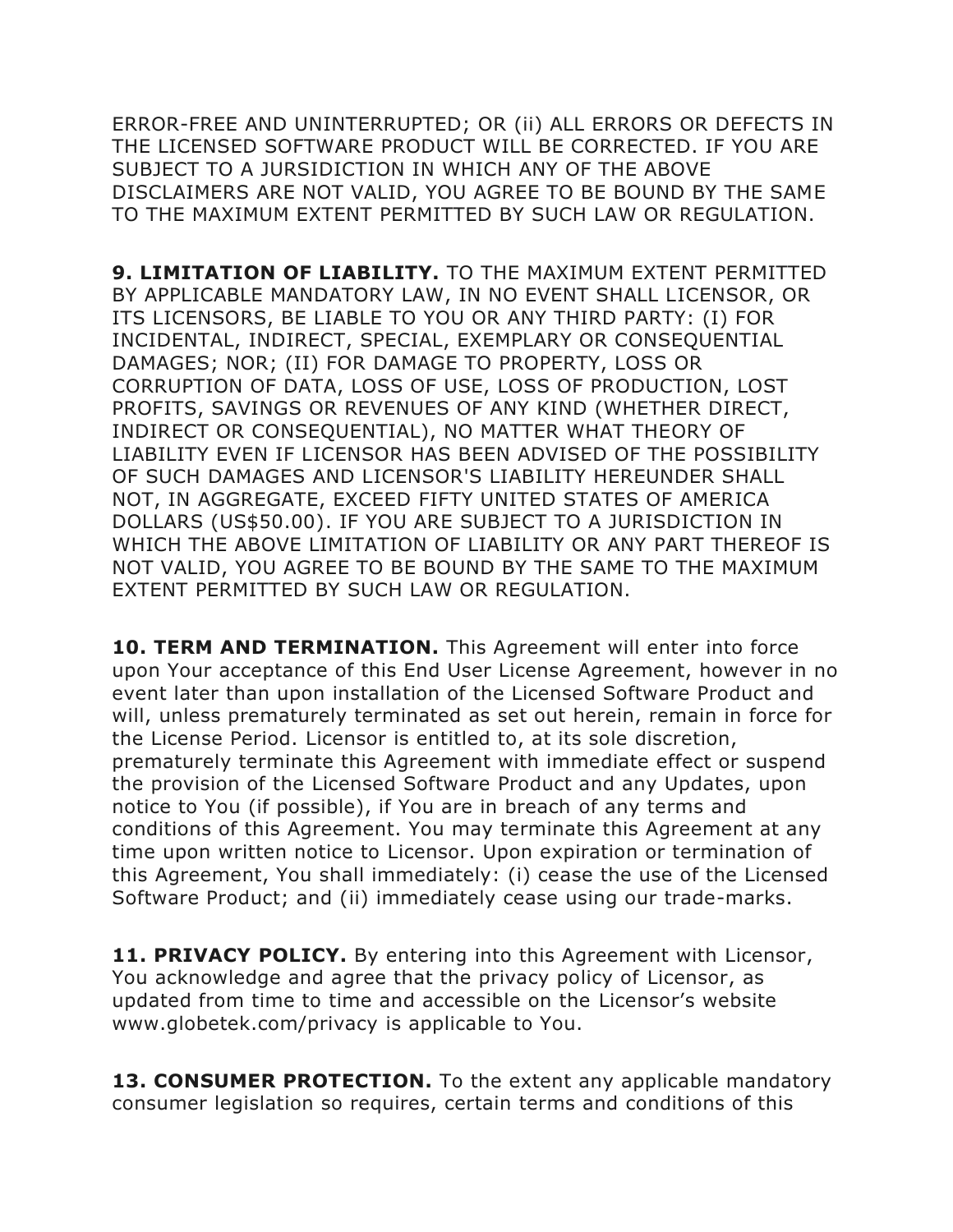Agreement may be adjusted to fulfill such requirements under mandatory applicable law, however all other terms and conditions of this Agreement shall remain unaffected.

**14. EXPORT CONTROL.** You hereby acknowledge that the Licensed Software Product may be subject to import and export control laws and regulations, including but not limited to the U.S. Export Administration Regulations (EAR) and You hereby agree that You will not import or export, or allow any use of the Licensed Software Product which is in violation of such import and/or export control laws and regulations.

**15. MISCELLANOUS.** This Agreement constitutes the entire agreement concerning the subject matter of this Agreement and it supersedes any and all prior proposals, understandings or agreements between the parties relating to the subject matter hereof as well as any prior rights to use the Licensed Software Product Which You may have obtained. You specifically acknowledge and agree that any terms and conditions in any purchase orders that conflict with the terms and conditions of this Agreement are null and void. No waiver or modifications to this Agreement shall be valid unless in writing and duly executed by both parties hereto. If any provision herein is held by a court of competent jurisdiction to be contrary to law, the remaining provisions of this Agreement shall remain in full force and effect.

16. GOVERNING LAW. This Agreement shall be governed by the laws which apply in the State of Delaware, USA, excluding its conflict of law principles. This Agreement shall not be governed by United Nations Convention on Contracts for the International Sale of Goods (CISG), the application of which is hereby expressly excluded. Any and all disputes arising out of this Agreement shall be subject to the sole and exclusive jurisdiction of the courts of the State of Delaware, USA, except that Licensor may bring actions for injunctive relief in any competent court of jurisdiction. Notwithstanding the above, if You are a consumer, this Section 16, shall not affect any mandatory right You may have to take action in Your country of residence and under the laws of that country.

**17. CONTACT INFORMATION.** If You have any questions about the Licensed Software Product or this End User License Agreement, the contact details for Licensor are specified on the website, www.globetek.com.